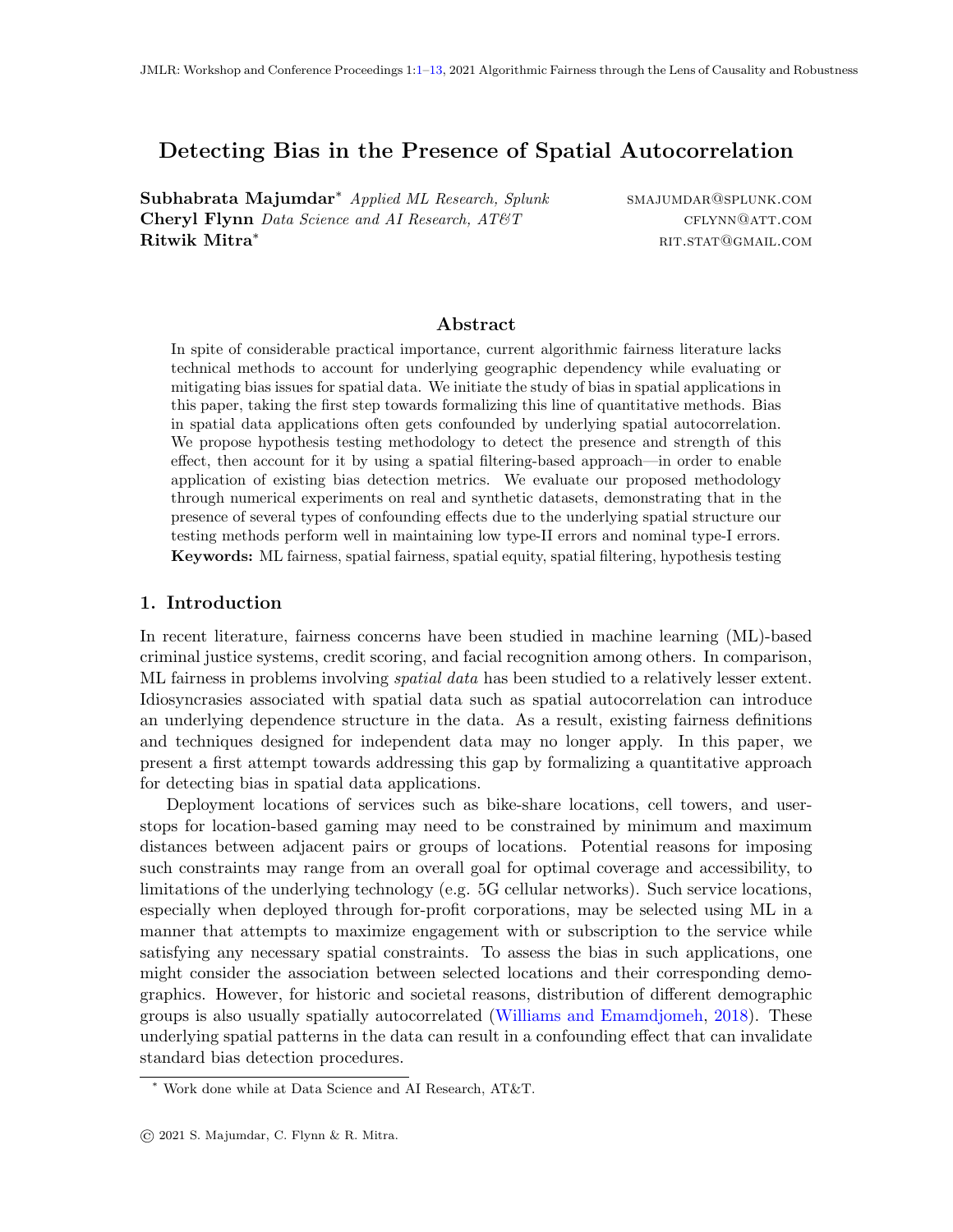<span id="page-1-1"></span>

(a) Confounding effects of underlying spatial structure  $\qquad$  (b) Simple Tile Example

<span id="page-1-0"></span>

 $\mathsf{L}$ 

L

L

 $\mathsf L$ 

Figure 1: In presence of spatial autocorrelation, associations between the outcome feature Y and sensitive feature A get confounded with potential associations with  $S$  (panel a). A simple tile example demonstrates that this effect translates to increased likelihood of detecting bias in presence of spatial autocorrelation (panel b).

Consider the simple tile setup in Figure  $1(b)$  $1(b)$ . Each tile is assigned a value of High  $(H)$  or Low  $(L)$  to represent a demographic attribute such as income or percent minority. Suppose we randomly select 6 tiles and compute the disparate impact  $(DI)$  bias metric, where

$$
f = \frac{|Selected \cap H|/|H|}{|Selected \cap L|/|L|}, \quad DI = \max(f, 1/f).
$$

Assuming  $DI > 1.2$  indicates a biased selection process, let us compare the likelihood of detecting bias in two scenarios. In scenario 1, we impose no spatial constraints. Then the number of  $H$  and  $L$  tiles follows a hypergeometric distribution and the probability distribution of  $DI$  can be computed exactly, where bias is detected 60.84% of the time. In scenario 2, we only select  $2 \times 3$  rectangles. There choices can have either four or two H tiles (blue or yellow border in Fig. [1\(](#page-1-0)b), respectively), so that  $DI = 2$  always, and bias is detected with 100% probability. Thus, the combination of the presence of spatial autocorrelation in the demographic attribute and the selected tiles alters the distribution of the bias metric.

Formalizing the above notion, in the presence of a spatial dependency pattern S between partitions of a geographic area, the estimation of any association or causeeffect relationship between a target variable,  $Y$ , and a sensitive attribute,  $A$ , may be confounded by S. As demonstrated in the causal diagram in Fig.  $1(a)$  $1(a)$ , there are multiple subcases of the above scenario, which may result in overestimation of the degree of association between Y and A through any spurious correlation either or both of them might have with  $S$ . From left to right, these diagrams capture three cases: (1) direct re-

<span id="page-1-2"></span>

Figure 2: Spatial distribution of bikeshare stations in Chicago (left) is largely complementary to that of the percentage of African Americans (right) at census tract level.

lationship between Y and A, (2) indirect relationship between Y and A through S, and (3) direct relationship between Y and A with additional association through  $S$ . Bias detection methods should account for these relationships to avoid a potentially erroneous conclusion.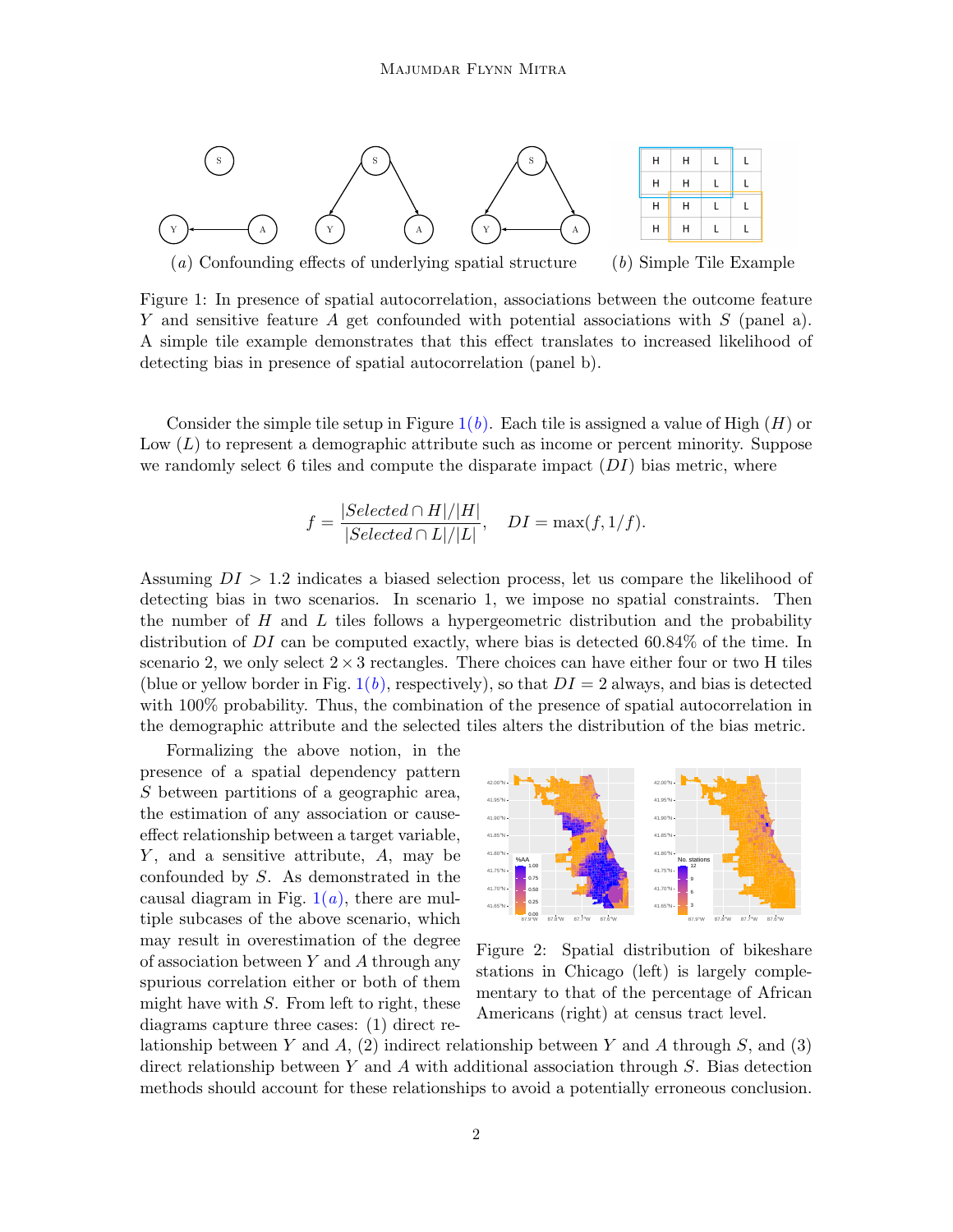Our contributions We provide a framework to evaluate bias concerns in spatial data, specifically in scenarios where confounding effects of spatial autocorrelation influence the outcomes of interest, sensitive attribute values, or both. Under this setup, we aim to evaluate a number of scenarios regarding the effect of an underlying spatial structure: (a) the detection of a common spatial effect, (b) determining whether these effects are equivalent in magnitude, and (c) testing for association between Y and A while adjusting for this spatial effect. We propose methods that provide answers to them (Sec. [2\)](#page-2-0), and evaluate these methods in a number of data settings, including the Chicago bikeshare data in Fig. [2.](#page-1-2)

**Related work** Spatial fairness is an important problem with a myriad of applications that affect the populace in direct and tangible ways. Spatial distribution of resources impact the accessibility (or lack there of) of crucial private and public goods, such as housing, transportation, schools, and healthcare. Historically, systemic, intentional and even unintentional biases have affected distribution of these resources. The oft-noted illegal practice of 'redlining' where credit for housing is often denied to minorities can stem from banks focusing on broad information, such as the neighborhood of the applicant, which ends up disadvantaging those from poorer locations [\(Corbett-Davies and Goel,](#page-9-0) [2018\)](#page-9-0). Fairness concerns in bikeshare problems is well-documented. [Ogilvie and Goodman](#page-10-1) [\(2012\)](#page-10-1) noted inequities in who were accessing London's Barclays Cycle Hire (BCH) scheme—most users of the system tended to be male and from privileged background; see also [Goodman and Cheshire](#page-9-1) [\(2014\)](#page-9-1); [NACTO](#page-10-2) [\(2015\)](#page-10-2) and Fig. [2.](#page-1-2) Availability and access to primary care facilities are essential to the overall well-being of a local community [\(Guagliardo,](#page-9-2) [2004\)](#page-9-2). Spatial inequality in this context has also gotten attention in literature. For example, [Jin et al.](#page-9-3) [\(2015\)](#page-9-3) studied the accessibility and found clear distinctions between rural/poorer and urban/richer areas in Deqing county in China. More recently, evidence has surfaced across multiple geographic areas in the United States regarding racial disparities in COVID-19 vaccine enrollment and distribution attributed to spatial factors [\(Heath,](#page-9-4) [2021;](#page-9-4) [Marin,](#page-10-3) [2021\)](#page-10-3). As a final example, [Colley et al.](#page-9-5)  $(2017)$  found that the popular augmented reality game Pokémon GO disadvantaged urban locations with a higher percentage of minority population, as compared to predominantly white neighborhoods.

In spite of the very real needs, to the best of our knowledge there are no known methods to detect and mitigate spatial fairness issues. Till now, most algorithmic fairness methods [\(Mehrabi et al.,](#page-10-4) [2019\)](#page-10-4) deal with obtaining point estimates of any association between the outcome Y and sensitive attribute  $A$ , or mitigating this association while estimating  $Y$ , and not the *significance* of such association. While some very recent papers do propose hypothesis tests for evaluating fairness [\(Black et al.,](#page-8-0) [2020;](#page-8-0) [DiCiccio et al.,](#page-9-6) [2020\)](#page-9-6), they assume the data samples analyzed to be independent. As we have seen in the motivating example, the presence of an underlying dependency pattern can result in such tests conflating this dependence with the presence of actual demographic bias.

# <span id="page-2-0"></span>2. Methodology

Consider *n* location units  $\{l_i\}_{i=1}^n$ , the spatial dependency between which is quantified by a weight matrix W. For location unit i, we have non-sensitive input features  $X_i \in \mathbb{R}^{p-1}$ giving rise to data matrix  $\mathbf{X} = (\mathbf{X}_1, \dots, \mathbf{X}_n)^T \in \mathbb{R}^{n \times p_1}$ , a (discrete or continuous) output feature  $y \in \mathbb{R}^n$  indicating the allocation or presence of a resource at location i, and  $A =$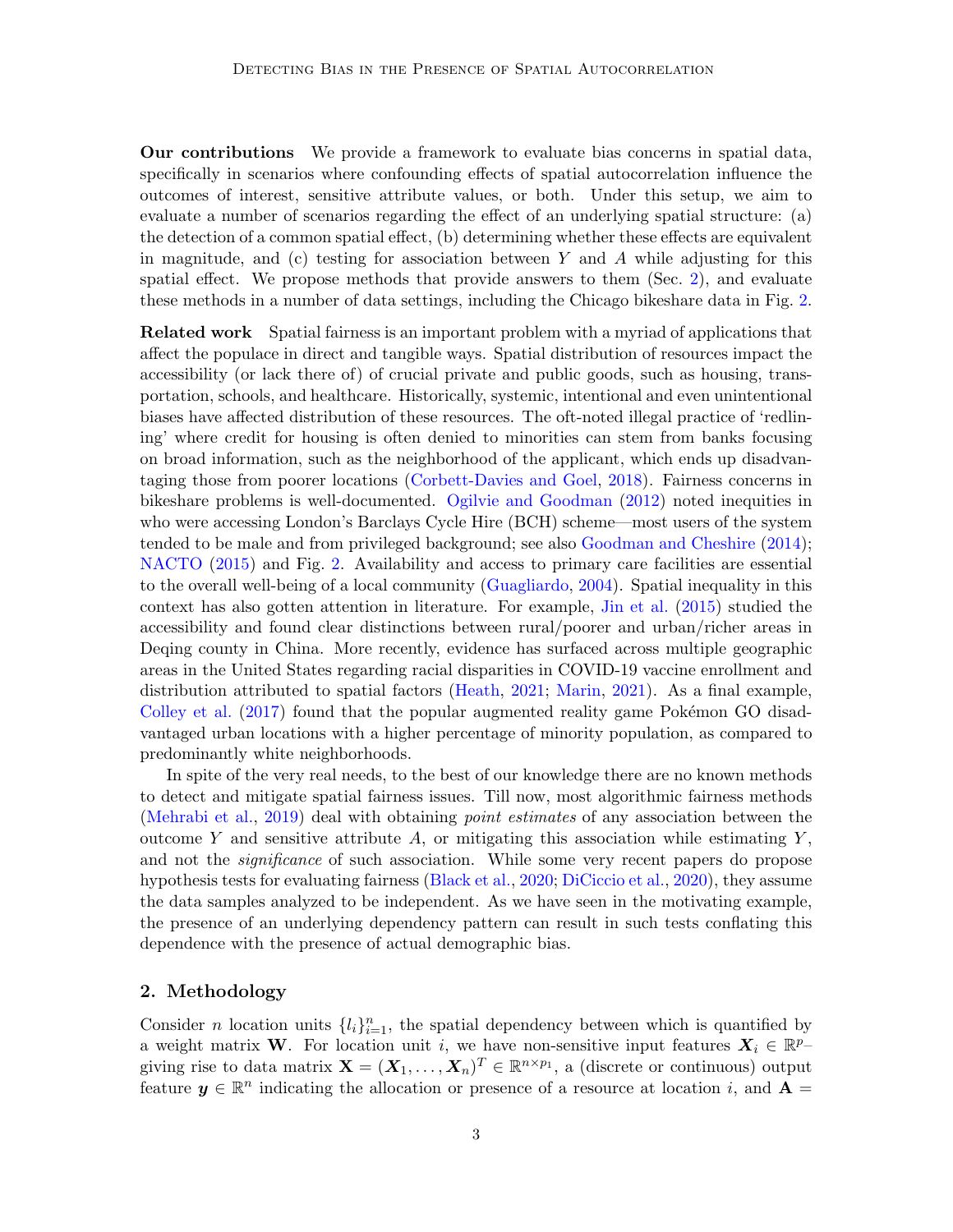$(A_1,\ldots,A_n)^T \in \mathbb{R}^{n \times p_2}$  as the data on sensitive input features. The realized value of a random vector is denoted by lowercase; e.g.  $\mathbf{X}_i$ , takes the value  $\mathbf{x}_i$ . For simplicity, we assume a single sensitive attribute A, i.e.  $p_2 = 1$ , hereafter.

Under the above setup, we aim to answer three questions:  $(Q1)$  Are both Y and A significantly associated with the common weight matrix  $\mathbf{W}$ ? (Q2) Given that they are, are their strength of associations with W similar? (Q3) Can we adjust for spatial association to measure the true degree of association between Y and A?

#### 2.1. Testing for common autocorrelation

Moran's I [\(Moran,](#page-10-5) [1950\)](#page-10-5) is a well-known statistic to test for global dependence in spatial data. Given realizations  $\boldsymbol{z} = (z_1, \ldots, z_n)^T$  of a continuous random variable Z and a weight matrix  $\mathbf{W} = ((w_{ij}))$ , Moran's I is defined as

$$
I = \frac{n}{\bar{w}} \frac{\sum_{i=1}^{n} \sum_{j=1}^{n} w_{ij} (y_i - \bar{y})(y_j - \bar{y})}{\sum_{i=1}^{n} (y_i - \bar{y})^2}; \quad \bar{w} = \frac{1}{2} \sum_{i,j} (w_{ij} + w_{ji}), \bar{y} = \frac{1}{n} \sum_{i} y_i.
$$

Under the null hypothesis (Appendix [A.1\)](#page-10-6) that no spatial autocorrelation exists, a centered and scaled version of I is asymptotically standard Gaussian [\(Shapiro and Hubert,](#page-10-7) [1979;](#page-10-7) [O'Neil and Redner,](#page-10-8) [1993\)](#page-10-8). Recently, [Lee and Ogburn](#page-9-7) [\(2020\)](#page-9-7) generalized the Moran's I for realizations of a categorical random variable, and proposed an analogous test statistic. When observations are binary, standardized versions of Moran's I and this statistic above are equivalent, and asymptotically standard Gaussian [\(Lee and Ogburn,](#page-9-7) [2020\)](#page-9-7). Asymptotic Gaussian tail-bounds or permutation tests can be used to obtain  $p$ -values of either test statistic.

Assume that the standardized Moran's I calculated using the size-n sample  $y$  (or  $A$ ) and W follow the (non-asymptotic) location family distribution  $F(\cdot,\mu_y)$  (or  $F(\cdot,\mu_a)$ ) with mean parameter  $\mu_y$  (or  $\mu_a$ ). Then, to answer the question (Q1) above, we test the following:

$$
H_{0y}^1: \mu_y = 0
$$
 vs.  $H_{ay}^1: \mu_y \neq 0$  and  $H_{0j}^1: \mu_a = 0$  vs.  $H_{aa}^1: \mu_a \neq 0$ .

Specifically, we are interested in knowing whether the scenario when both the alternate hypotheses hold, i.e. both y and A exhibit significant autocorrelation. Thus we test for the combined null  $H_0^1 = H_{0y}^1 \bigcup H_{0a}^1$  against the combined alternative  $H_a^1 = H_{ay}^1 \bigcap H_{aa}^1$ . To answer question (Q2), we test  $H_0^2 = H_0^{21} \bigcup H_0^{22}$  against  $H_a^2 = H_a^{21} \bigcap H_a^{22}$ , where

$$
H_0^{21} : \mu_y - \mu_a \ge \delta \text{ vs. } H_a^{21} : \mu_y - \mu_a < \delta \quad \text{and} \quad H_0^{22} : \mu_y - \mu_a \le -\delta \text{ vs. } H_a^{22} : \mu_y - \mu_a > -\delta,
$$

for some fixed  $\delta > 0$ , and with the additional assumption that  $\mu_y \neq 0$ ,  $\mu_a \neq 0$ . Guidance for useful values of  $\delta$  may be determined by target thresholds of bias metrics (Appendix [A.2\)](#page-11-0), such as the disparate impact thresholds of (0.8, 1.2) based on the EEOC four-fifths rule [\(EEOC,](#page-9-8) [1979\)](#page-9-8). We take  $\delta = 1$  in our experiments to account for small differences that may occur under null between the two standardized Moran's I statistics due to sampling noise.

Working under the above setup–known as the Intersection-Union (IU) principle [\(Berger,](#page-8-1) [1982;](#page-8-1) [Berger and Hsu,](#page-8-2) [1996\)](#page-8-2)–we combine test statistics for each of the pairs of sub-hypotheses above using the concept of Pivotal Parametric Products: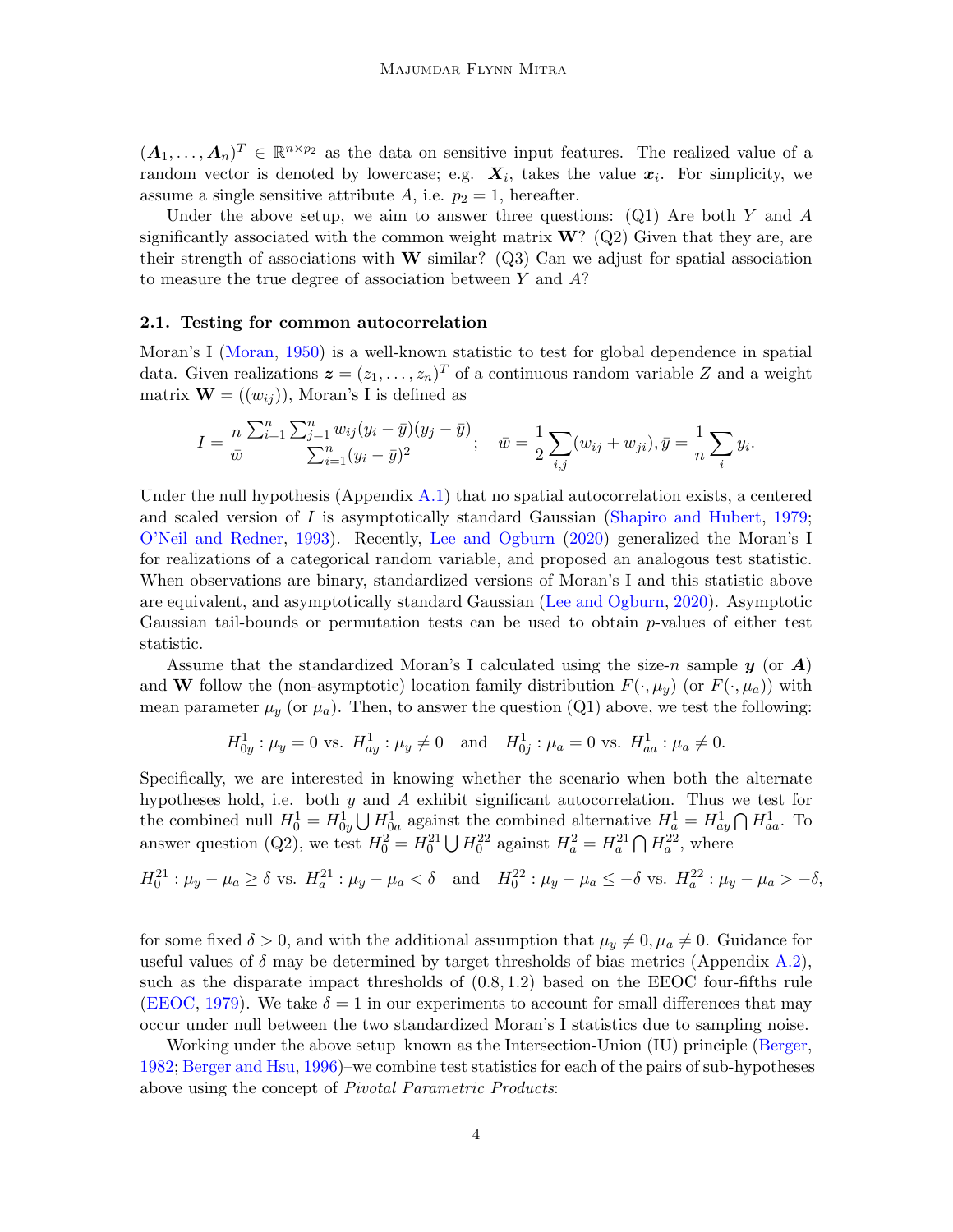**Definition 1 [\(SenGupta](#page-10-9) [\(2007\)](#page-10-9))** For the problem of testing for a (possibly vector-valued) parameter  $\theta$  using a union null  $H_0 \equiv \bigcup_{s=1}^S H_{0s}$ , a Pivotal Parametric Product (P3) is defined as any function  $\eta \equiv g(\theta)$  such that  $H_0$  holds if  $\eta = 0$ .

Testing for  $H_0$ :  $\eta = 0$  can be done using an (unbiased or consistent) estimator of  $\eta$ . In our context, we define the P3 functions to test for  $H_0^1$  vs.  $H_a^1$  and  $H_0^2$  vs.  $H_a^2$  as  $P_1 = \min(|\mu_y|, |\mu_a|);$   $P_2 = |(\mu_y - \mu_a)^2 - \delta^2|$ . Assuming that the individual Moran's I test statistics are called  $I_y$  and  $I_a$ , respectively for y and A, the corresponding test statistics will be:  $T_1 = \min(|I_y|, |I_a|);$   $T_2 = |(I_y - I_a)^2 - \delta^2|$ . Denoting the lower-p  $(p \in [0, 1])$  tail of the probability distribution of a statistic T by  $T_p$ , rejection regions at level  $\alpha$  for the above tests are characterized by large values of  $T_1$  and small values of  $T_2$ , specifically by the sets  ${T_1 \geq T_{1,1-\alpha}}$  and  ${T_2 \leq T_{2,\alpha}}$ , respectively.

We use permutation test (Appendix  $B.1$ ) to obtain p-values for above tests. We construct the null distributions for each test statistic by calculating them over randomly permuted samples, then compute the tail probabilities of the statistics above with respect to the respective distributions.

#### 2.2. ESF adjustment

Eigenvector Spatial Filtering (ESF) [\(Dray et al.,](#page-9-9) [2006;](#page-9-9) [Griffith,](#page-9-10) [2004a;](#page-9-10) [Griffith et al.,](#page-9-11) [2019\)](#page-9-11) is a popular method to remove underlying spatial dependencies from spatial observations. It fits a linear regression on that feature, with eigenvectors of  $W$  and a number of covariates as input features. Residuals from this regression can be used as dependency-free analogues of the original observations for further analysis. Formally, this spatial autoregression model assumes  $y = (\mathbf{I}_n - \rho \mathbf{W})^{-1} (\mathbf{X}\boldsymbol{\beta} + \boldsymbol{\epsilon})$ ;  $\boldsymbol{\epsilon} \sim N(0, \sigma^2 \mathbf{I}_n)$ ,  $\sigma > 0$ , where  $\rho \in [-1, 1]$  denotes spatial autocorrelation, and  $\beta \sim \mathbb{R}^p$  quantifies the (linear) effect of X on Y. Given that the spatial dependency in Y is entirely due to the top k few eigenvectors of  $W$ . Consider now the spectral decomposition  $\mathbf{W} = \mathbf{E} \mathbf{\Lambda} \mathbf{E}^T$ , where  $\mathbf{E} \in \mathbb{R}^{n \times n}$  is orthogonal and  $\mathbf{\Lambda} \in \mathbb{R}^{n \times n}$ is diagonal. Using straightforward algebra [\(Griffith et al.,](#page-9-11) [2019\)](#page-9-11), this model simplifies to

$$
\mathbf{y} = \rho \mathbf{E} \mathbf{\Lambda} \mathbf{E}^T \mathbf{y} + \mathbf{X}^T \boldsymbol{\beta} + \boldsymbol{\epsilon} \simeq \rho \mathbf{E}_k \boldsymbol{\gamma}_k + \mathbf{X}^T \boldsymbol{\beta} + \boldsymbol{\zeta},
$$
(1)

where  $\gamma_k$  estimates the effect of the top k eigenvectors, and  $\zeta \sim N(0, \sigma_1^2 \mathbf{I}_n), \sigma_1 > 0$ . The least square estimates of  $\gamma_k$ ,  $\beta$  can be plugged in to obtain a 'sanitized', decorrelated version of  $y: \widetilde{y} = y - \rho \mathbf{E}_k \widehat{\gamma}_k + \mathbf{X}\beta.$ 

To address (Q3) above, we use ESF to learn features that capture the spatial structure in Y and A, then use these features to adjust the bias detection procedure. Depending on whether the feature of interest is continuous or discrete, we use a squared error or logistic loss–with  $\ell_1$  penalization to automatically choose the best subset of eigenvectors (Appendix [B.2\)](#page-11-2). To choose the optimal tuning parameter  $\lambda$ , we use Akaike Information Criterion (AIC) and Bayesian Information Criterion (BIC).

#### 3. Experiments

#### 3.1. Synthetic data: testing for common autocorrelation

We take the centroid locations of  $n = 2080$  census block groups in the city of Chicago, construct a weight matrix **W** using the inverse of distances between tracts i, j as the weight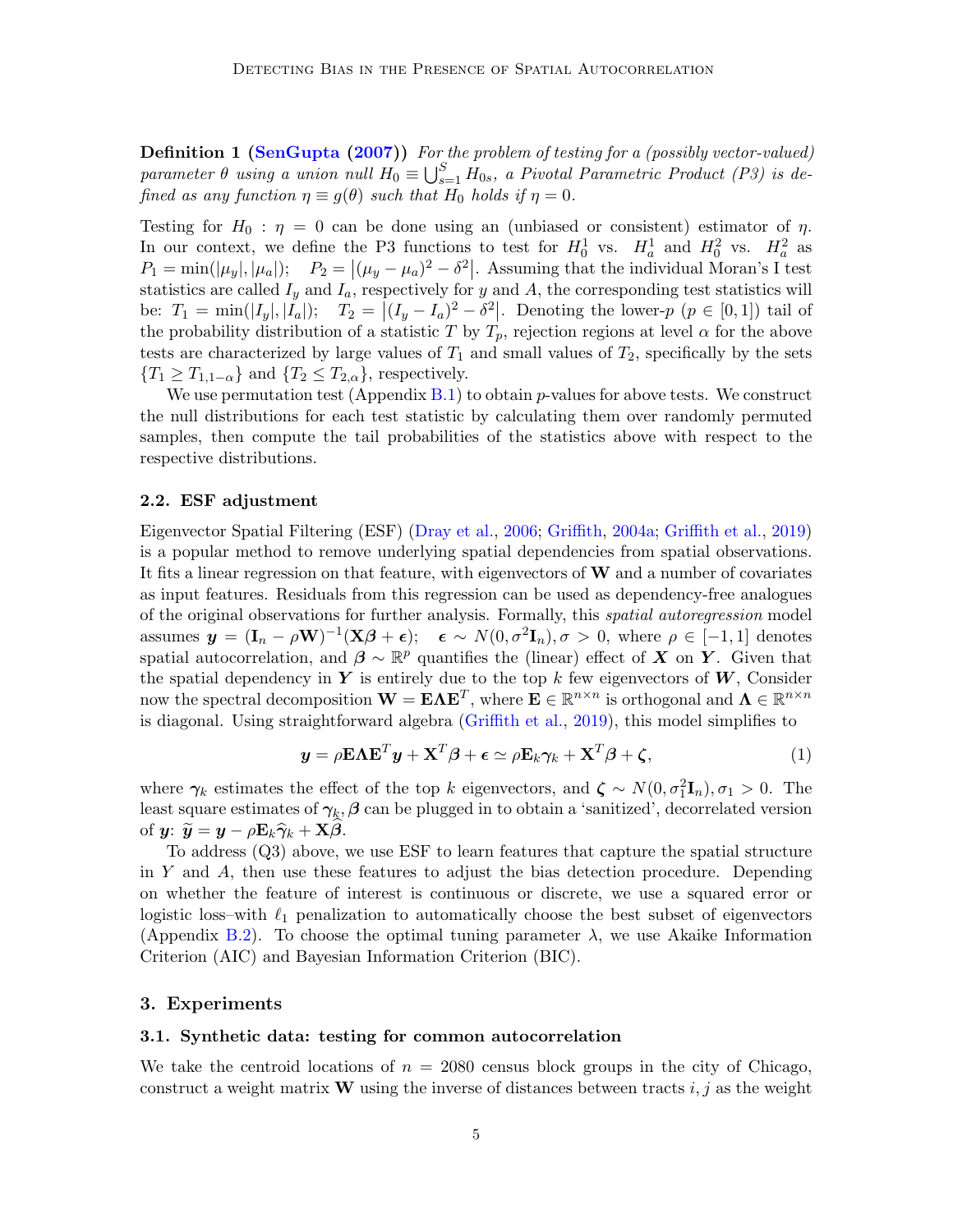$w_{ii}, 1 \leq i, j \leq n$ , and generate samples of the random variables  $(Y, \mathbf{X}, A)$ . When required, we use 1000 permutations to generate approximate null distributions, and compute all empirical rejection rates using 1000 Monte Carlo runs. We evaluate the performance of the IU-combination tests in three different scenarios.

Association by autocorrelation We first focus on the case where both the response  $Y$ and the sensitive attribute  $\vec{A}$  are independently correlated with W. We start with standard Gaussian errors  $\epsilon_1, \epsilon_2 \sim N(0, \mathbf{I}_n)$ , and given a value of spatial autocorrelation  $\rho$ , generate spatially lagged features:  $\mathbf{y} = (\mathbf{I} - \rho \mathbf{W})^{-1} \boldsymbol{\epsilon}_1, \mathbf{a} = (\mathbf{I} - \rho \mathbf{W})^{-1} \boldsymbol{\epsilon}_2.$ 

We repeat the experiment for  $\rho =$  $0, 0.1, \ldots, 0.9$ , and different sample sizes, by either randomly choosing 1000 and 1500 census tracts or using all 2080 census tracts, to quantify how the degree of spatial autocorrelation and sample size affect the power (i.e. Type-II error) of the testing procedure.

We summarize the results in Fig. [3.](#page-5-0) As  $\rho$  increases, the test  $T_1$  is able to detect the existence of a non-zero  $\rho$  with higher power, and also maintains nominal size, as the value of  $T_1$  is exactly 0.05 for  $\rho = 0$ .

<span id="page-5-0"></span>

Figure 3: Powers for  $T_1$  (left) and  $T_2$  (right) under association by correlation. Dotted lines indicate size  $\alpha = 0.05$ .

For  $T_2$ , note that rejection implies inferring the equality of  $\rho$  across y and a. Thus Fig. [3](#page-5-0) indicates that our permutation test is also able to infer this with higher power as  $\rho$  grows larger. Note that for  $T_2$  the alternate hypothesis implies inferring the equality of spatial autocorrelation. This is the case here, so the test rightly maintains rejection rates above 0.05 for all values of  $\rho$ .

Association and autocorrelation In this situation Y and A are associated independently, and one or both are spatially autocorrelated. To represent such scenario, we generate synthetic data using the two settings, starting with standard Gaussian errors  $\epsilon_1, \epsilon_2$  as before:

<span id="page-5-1"></span>
$$
\boldsymbol{a}_0 = \boldsymbol{\epsilon}_2, \boldsymbol{y} = 5\boldsymbol{a}_0 + \boldsymbol{\epsilon}_1, \boldsymbol{a} = (\mathbf{I} - \rho \mathbf{W})^{-1} \boldsymbol{a}_0,
$$
\n(2)

and 
$$
\mathbf{a} = (\mathbf{I} - \rho \mathbf{W})^{-1} \boldsymbol{\epsilon}_2, \mathbf{y} = 5\mathbf{a} + \boldsymbol{\epsilon}_1.
$$
 (3)

In the first case only the sensitive attribute is spatially autocorrelated, while in the second situation both Y and A are.

We summarize the results in Fig. [4.](#page-6-0) The statistic  $T_1$  geared towards finding evidence of a common level of spatial autocorrelation (rightly) maintains nominal size across different values of  $\rho$  in the first case above, and increasingly becomes more powerful for higher  $\rho$  in the second case. The statistic  $T_2$  maintains nominal rejection rates for moderate to high  $\rho$ in the first case, giving evidence that there is a mismatch of autocorrelation magnitudes for Y and A. In the second case, it however maintains higher rejection rates.

**Proxy autocorrelation** We now consider the third scenario, of  $Y$  being associated with non-sensitive attributes, i.e. components of  $X$ , but not A. However X and A are spatially autocorrelated with the same  $\mathbf{W}$ :  $\mathbf{x} = (\mathbf{I} - \rho \mathbf{W})^{-1} \boldsymbol{\epsilon}_2, \mathbf{y} = 5\mathbf{x} + \boldsymbol{\epsilon}_1; \mathbf{a} = (\mathbf{I} - \rho \mathbf{W})^{-1} \boldsymbol{\epsilon}_2$ . The results for this setting (not shown) are very similar to Fig. [3.](#page-5-0) This is because setting 3 can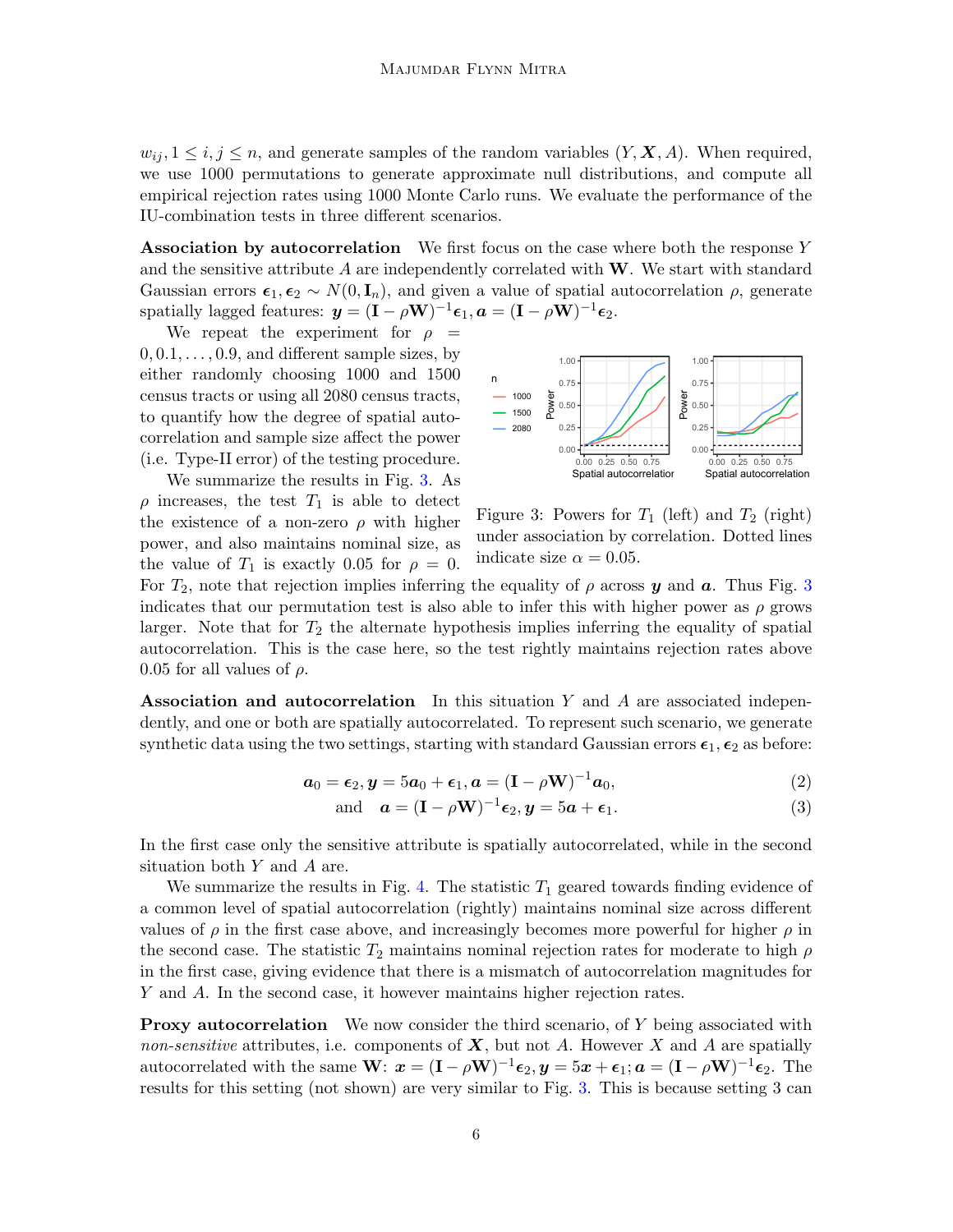<span id="page-6-0"></span>

Figure 4: Powers for  $T_1$  (left) and  $T_2$  (right) under association and correlation. Top and bottom rows correspond to settings [\(2\)](#page-5-1) and [\(3\)](#page-5-1), respectively.

<span id="page-6-1"></span>

<span id="page-6-2"></span>Figure 5: In each subfigure, rejection rates are given for the ESF-adjusted tests for (left panels) continuous or (right panels) discrete Y, A.

be seen as the noisy version of setting 1, where we were essentially testing for a common source of autocorrelation between  $x$  and  $a$ , as compared to  $y$  and  $a$  here.

#### 3.2. Synthetic data: adjusting for autocorrelation

We consider two different values of the underlying spatial autocorrelation, and evaluate the ESF-based testing methods for discrete and continuous attributes across above settings.

Association by autocorrelation For the continuous setup, we consider the model  $y =$  $(I - \rho_1 \mathbf{W})^{-1} \boldsymbol{\epsilon}_1, \boldsymbol{a} = (I - \rho_2 \mathbf{W})^{-1} \boldsymbol{\epsilon}_2$ , and compare error rates of asymptotic tests using the correlation coefficient before and after ESF-adjustment. For the discrete setup, we take  $y \leftarrow \mathbb{I}(y > 0), a \leftarrow \mathbb{I}(a > 0)$ , and compare using the disparate impact metric. In this case we obtain the null distribution using a permutation procedure. In both cases, we consider the range of values  $\rho_1 = 0.9, \rho_2 = -0.9, -0.85, \ldots, 0.85, 0.9$ . We summarize the results in Fig.  $5(a)$  $5(a)$ . Without ESF correction, rejection rates stay above the nominal 0.05 level across all values of  $\rho_2$ , but come down below nominal level after correction. The results due to proxy autocorrelation are largely similar to this setting, so we omit those results.

Association and autocorrelation In this setup, we consider the case when both  $Y, A$ are discrete. We consider the two subcases:

$$
\mathbf{a}_0 = \boldsymbol{\epsilon}_2, \mathbf{a} = \mathbb{I}((\mathbf{I} - \rho \mathbf{W})^{-1} \mathbf{a}_0 > 0), \mathbf{y} = \mathbb{I}(\beta \mathbf{a}_0 + \boldsymbol{\epsilon}_1 > 0),
$$
  
and 
$$
\mathbf{a} = \mathbb{I}((\mathbf{I} - \rho \mathbf{W})^{-1} \boldsymbol{\epsilon}_2 > 0), \mathbf{y} = \mathbb{I}(\beta \mathbf{a} + \boldsymbol{\epsilon}_1 > 0).
$$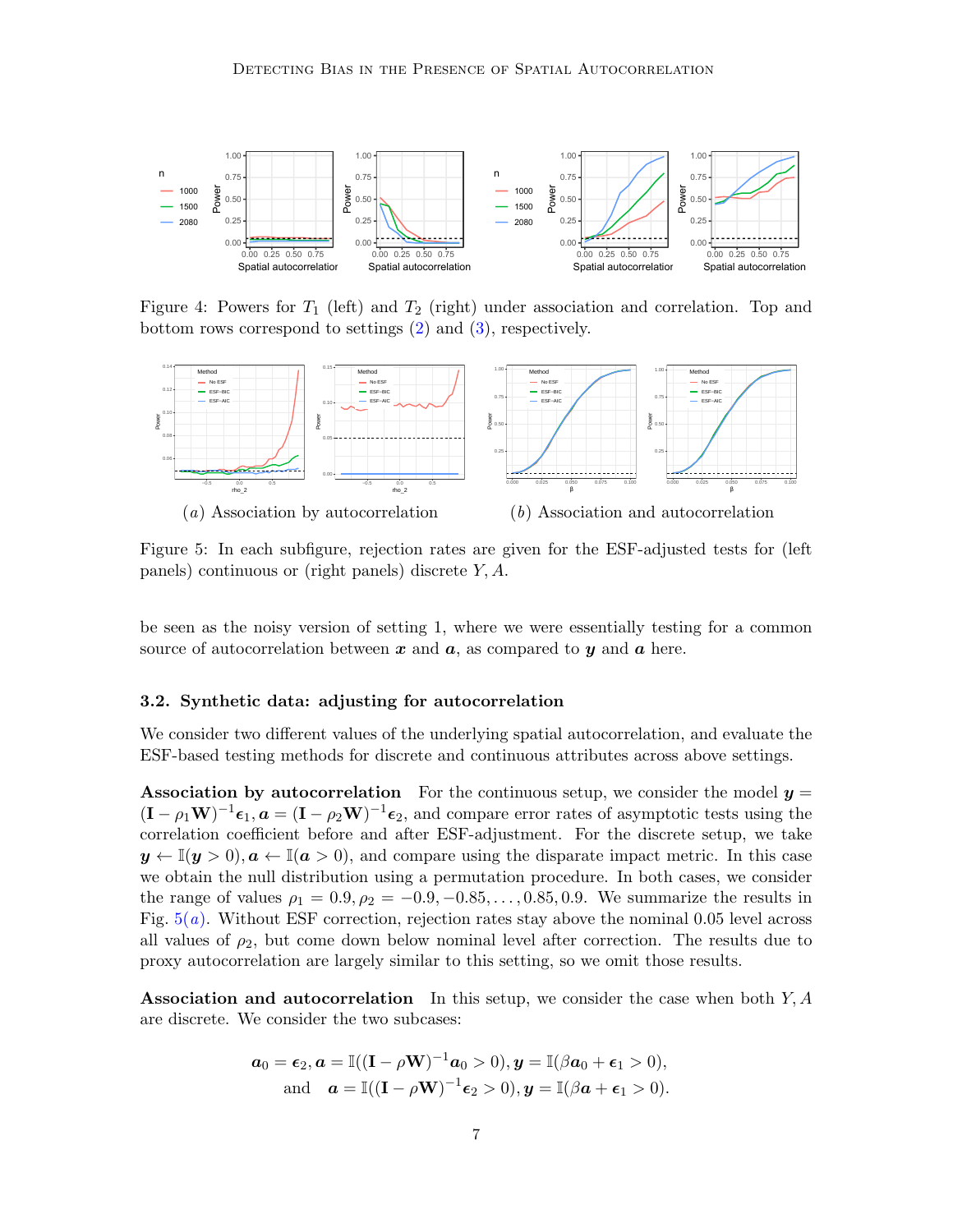<span id="page-7-0"></span>

| W                | $\mathbb{I}(\text{no. stations} > 1)$ | $\%AA$    | Med. inc. | $\mathbb{I}(\%AA > 30)$ | $\mathbb{I}(\text{Med. inc.} > 50k)$ |
|------------------|---------------------------------------|-----------|-----------|-------------------------|--------------------------------------|
| Exp. $V=1$       | 96.06(0)                              | 594.88(0) | 211.94(0) | 529.95(0)               | 197.46(0)                            |
| Exp. $V = 0.1$   | 107.2(0)                              | 516.73(0) | 234.19(0) | 460.11(0)               | 195.15(0)                            |
| $Exp, V = 0.01$  | 61.01(0)                              | 213.45(0) | 170.67(0) | 192.4(0)                | 123.44(0)                            |
| Exp. $V = 0.001$ | 32.41(0.001)                          | 34.93(0)  | 34.95(0)  | 34.69(0)                | 34.11(0)                             |
| 1-hop neighbor   | 2.28(0.011)                           | 10.22(0)  | 5.43(0)   | 9.2(0)                  | 4.85(0)                              |
| 2-hop neighbor   | 1.87(0.032)                           | 12.67(0)  | 8.59(0)   | 11.66(0)                | 6.11(0)                              |

Table 1: Standardized Moran's I statistics for the Chicago bikeshare data, with permutation test p-values in parentheses.

We present the results in Fig.  $5(b)$  $5(b)$ , calculated on a range of values for  $\beta$ , and fixing  $\rho = 0.9$  with outputs for the first case on the left and second case on the right. It is evident from the results that the rejection rates remain the same pre- and post-filtering as expected.

#### 3.3. Chicago Bikeshare data

The Chicago bikeshare data [\(Chicago Data Portal,](#page-8-3) [2021\)](#page-8-3) contains latest information on the location and other neighborhood-related attributes of all bikeshare stations in the city of Chicago. We join this data with the 2018 ACS Census data to obtain two sensitive features at census tract level—percentage of African American population (%AA), and median income. As we had seen in Fig. [2,](#page-1-2) there is evidence of potential spatial fairness issues in this context. We perform Moran's I-based tests for a number of features to determine their dependence on the weight matrix  $W$ . We consider several choice of  $W$ : spatial cross-covariance matrices with exponential covariance function having scaling parameter  $V = 10^{i}; i = 0, -1, -2, -3$ , and adjacency matrices indicating 1-hop and 2-hop neighbors of block groups. The results in Table [1](#page-7-0) show that both sensitive features and the output feature are spatially auto-correlated. Based on the above single-feature Moran's I, the IU combination test statistics  $T_1$  calculated turns out to be significant for all sensitive features, but  $T_2$  does not. This demonstrates the presence of a common spatial factor, but with uneven magnitudes of effects on the bikeshare indicator versus any of the sensitive features.

We perform ESF on three census tract-level features: number of bikeshare stations, %AA, and median income, based on eigenvectors of the inverse-distance weighted W. Table [2](#page-7-1) shows the results from pairwise significance tests based on correlations before and after removing spatial effects using ESF.

<span id="page-7-1"></span>

| Feature pair                  | No ESF     |        | ESE-BIC ESE-AIC |
|-------------------------------|------------|--------|-----------------|
| %AA vs. No. of stations       | 0.007      | 0.27   | 0.35            |
| Med. Inc. vs. No. of stations | $4.4e-16$  | 0.999  | 0.99            |
| %AA vs. Med. Inc.             | $5.8e-129$ | 2.6e-5 | $1.3e-8$        |

Table 2: Pairwise p-values from asymptotic correlation tests with and without ESF. Bold indicates significant evidence of rejecting null (at level 0.05).

Without applying ESF the tests conclude significant association between each of the two sensitive features and bikeshare station numbers in a census tract. However, spatial autocorrelation completely accounts for this association, and the ESF-adjusted features do not show any significant correlation.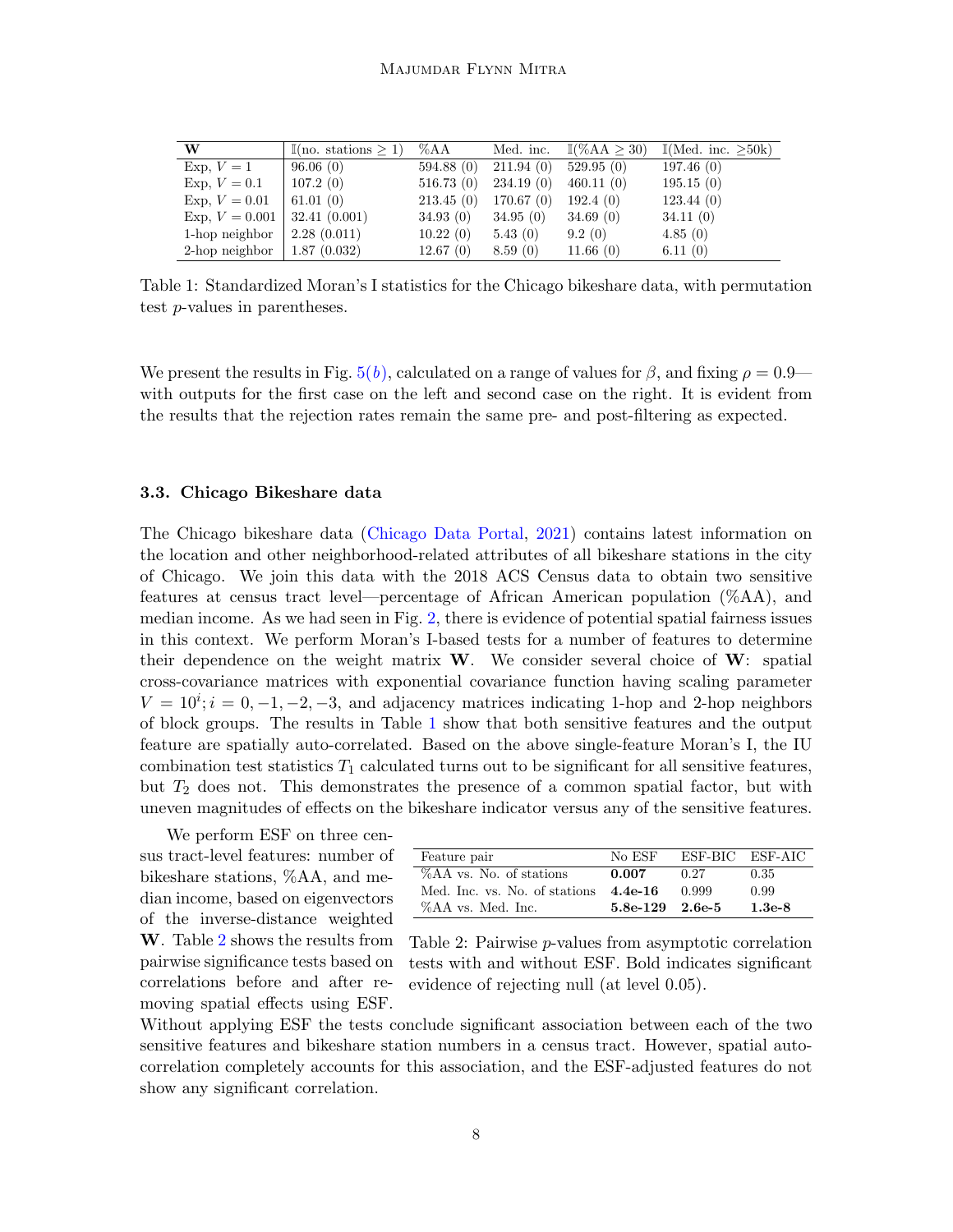# 4. Conclusion

We have shown that the influence of a common spatial factor may have a confounding effect on the estimation and evaluation of any association between a demographically sensitive feature and an outcome of interest. Our proposed hypothesis testing methods provide a first set of quantitative tools to tackle this problem. Spatial equity and accessibility has received attention in the geospatial data analysis literature [\(Ashik et al.,](#page-8-4) [2020;](#page-8-4) [Cobb,](#page-8-5) [2020\)](#page-8-5). But this attention has not yet carried over to the ML fairness community. We aim to bridge this gap through our paper, and foster new developments in this very relevant domain.

An immediate line of future research is the conceptualization of methods to mitigate detected spatial fairness issues. It is not enough to ensure that the deployment of a spatiallybased service has no source of bias apart from the underlying spatial factor. This may perpetuate underlying inequity structures and skew distribution of resources further away from disadvantaged communities. To this end, a bi-level mitigation may be necessary mitigating both sources of demographic bias in the outcome of a ML-based deployment prioritization model, with and without consideration to the underlying spatial structure. Compared to the numerous existing bias mitigation methods for independent data, this imposes a harder constraint on the underlying utility maximization problem.

We note that methodology similar to ours may be applicable to other dependent data problems as well—such as mixed effect models, and analysis of covariate data attached to nodes in networks—contingent on assumptions relevant for the specific class of problems under consideration.

# References

- <span id="page-8-6"></span>R. Arboretti, E. Carrozzo, F. Pesarin, and L. Salmaso. Testing for equivalence: an intersection-union permutation solution. Stat. Biopharm. Res., 10:130–138, 2018.
- <span id="page-8-4"></span>Fajle Rabbi Ashik, Sadia Alam Mim, and Meher Nigar Neema. Towards vertical spatial equity of urban facilities: An integration of spatial and aspatial accessibility. Journal of Urban Management, 9(1):77–92, 2020.
- <span id="page-8-2"></span>R. L. Berger and J. C. Hsu. Bioequivalence trials, intersection-union tests and equivalence confidence sets. Stat. Sci., 11:283–319, 1996.
- <span id="page-8-1"></span>R.L. Berger. Multiparameter hypothesis testing and acceptance sampling. Technometrics, 24:295–300, 1982.
- <span id="page-8-0"></span>E. Black, S. Yeom, and M. Fredrikson. FlipTest: fairness testing via optimal transport. In FAT\*-2020, pages 111–121, 2020.
- <span id="page-8-3"></span>Chicago Data Portal. Divvy trips, 2021. URL [https://data.cityofchicago.org/](https://data.cityofchicago.org/Transportation/Divvy-Trips/fg6s-gzvg) [Transportation/Divvy-Trips/fg6s-gzvg](https://data.cityofchicago.org/Transportation/Divvy-Trips/fg6s-gzvg).
- <span id="page-8-5"></span>Casey D. Cobb. Geospatial Analysis: A New Window Into Educational Equity, Access, and Opportunity. Review of Research in Education, 44(1):97–129, 2020.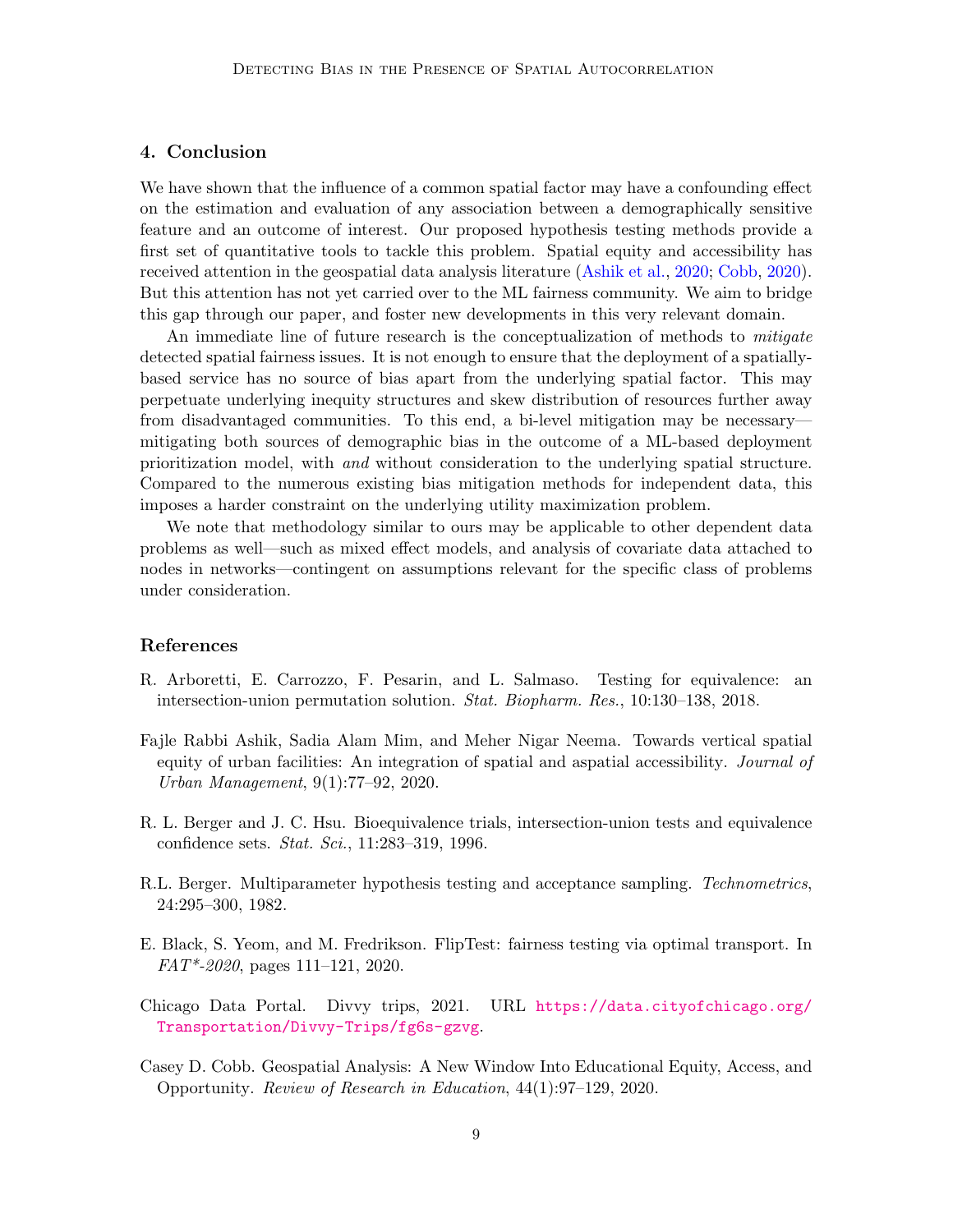- <span id="page-9-5"></span>Ashley Colley, Jacob Thebault-Spieker, Allen Yilun Lin, Donald Degraen, Benjamin Fischman, Jonna Häkkilä, Kate Kuehl, Valentina Nisi, Nuno Jardim Nunes, Nina Wenig, et al. The geography of pokémon go: beneficial and problematic effects on places and movement. In Proceedings of the 2017 CHI Conference on Human Factors in Computing Systems, pages 1179–1192, 2017.
- <span id="page-9-0"></span>Sam Corbett-Davies and Sharad Goel. The measure and mismeasure of fairness: A critical review of fair machine learning. arXiv preprint arXiv:1808.00023, 2018.
- <span id="page-9-6"></span>Cyrus DiCiccio, Sriram Vasudevan, Kinjal Basu, Krishnaram Kenthapadi, and Deepak Agarwal. Evaluating fairness using permutation tests. In Proceedings of the 26th ACM SIGKDD International Conference on Knowledge Discovery & Data Mining, page 1467–1477, 2020.
- <span id="page-9-9"></span>Stéphane Dray, Pierre Legendre, and Pedro R. Peres-Neto. Spatial modelling: a comprehensive framework for principal coordinate analysis of neighbour matrices (pcnm). Ecological Modelling, 196(3):483 – 493, 2006.
- <span id="page-9-8"></span>EEOC. Questions and Answers to Clarify and Provide a Common Interpretation of the Uniform Guidelines on Employee Selection Procedures. 1979. [https://www.eeoc.gov/laws/guidance/](https://www.eeoc.gov/laws/guidance/questions-and-answers-clarify-and-provide-common-interpretation-uniform-guidelines) [questions-and-answers-clarify-and-provide-common-interpretation-uniform-guidelines](https://www.eeoc.gov/laws/guidance/questions-and-answers-clarify-and-provide-common-interpretation-uniform-guidelines).
- <span id="page-9-1"></span>Anna Goodman and James Cheshire. Inequalities in the london bicycle sharing system revisited: impacts of extending the scheme to poorer areas but then doubling prices. Journal of Transport Geography, 41:272–279, 2014.
- <span id="page-9-10"></span>D. Griffith. A spatial filtering specification for the autologistic model. *Environment and Planning A*,  $36:1791 - 1811$ ,  $2004a$ .
- <span id="page-9-12"></span>Daniel A Griffith. A Spatial Filtering Specification for the Autologistic Model. *Environment* and Planning A: Economy and Space, 36(10):1791–1811, 2004b.
- <span id="page-9-11"></span>Daniel A. Griffith, Yongwan Chun, and Bin Li. Spatial Regression Analysis Using Eigenvector Spatial Filtering. Academic Press, 2019.
- <span id="page-9-2"></span>Mark F Guagliardo. Spatial accessibility of primary care: concepts, methods and challenges. International journal of health geographics, 3(1):3, 2004.
- <span id="page-9-4"></span>S. Heath. COVID-19 Vaccine Poses Geographic Care Access Health Disparities, 2021. URL [https://billypenn.com/2021/03/18/](https://billypenn.com/2021/03/18/philadelphia-vaccine-registry-equity-internet-access-walkup-fema-site/) [philadelphia-vaccine-registry-equity-internet-access-walkup-fema-site/](https://billypenn.com/2021/03/18/philadelphia-vaccine-registry-equity-internet-access-walkup-fema-site/).
- <span id="page-9-3"></span>Cheng Jin, Jianquan Cheng, Yuqi Lu, Zhenfang Huang, and Fangdong Cao. Spatial inequity in access to healthcare facilities at a county level in a developing country: a case study of deqing county, zhejiang, china. International journal for equity in health,  $14(1):1-21$ , 2015.
- <span id="page-9-7"></span>Y. Lee and E. L. Ogburn. Testing for Network and Spatial Autocorrelation. In NetSci-X 2020, pages 91–104, 2020.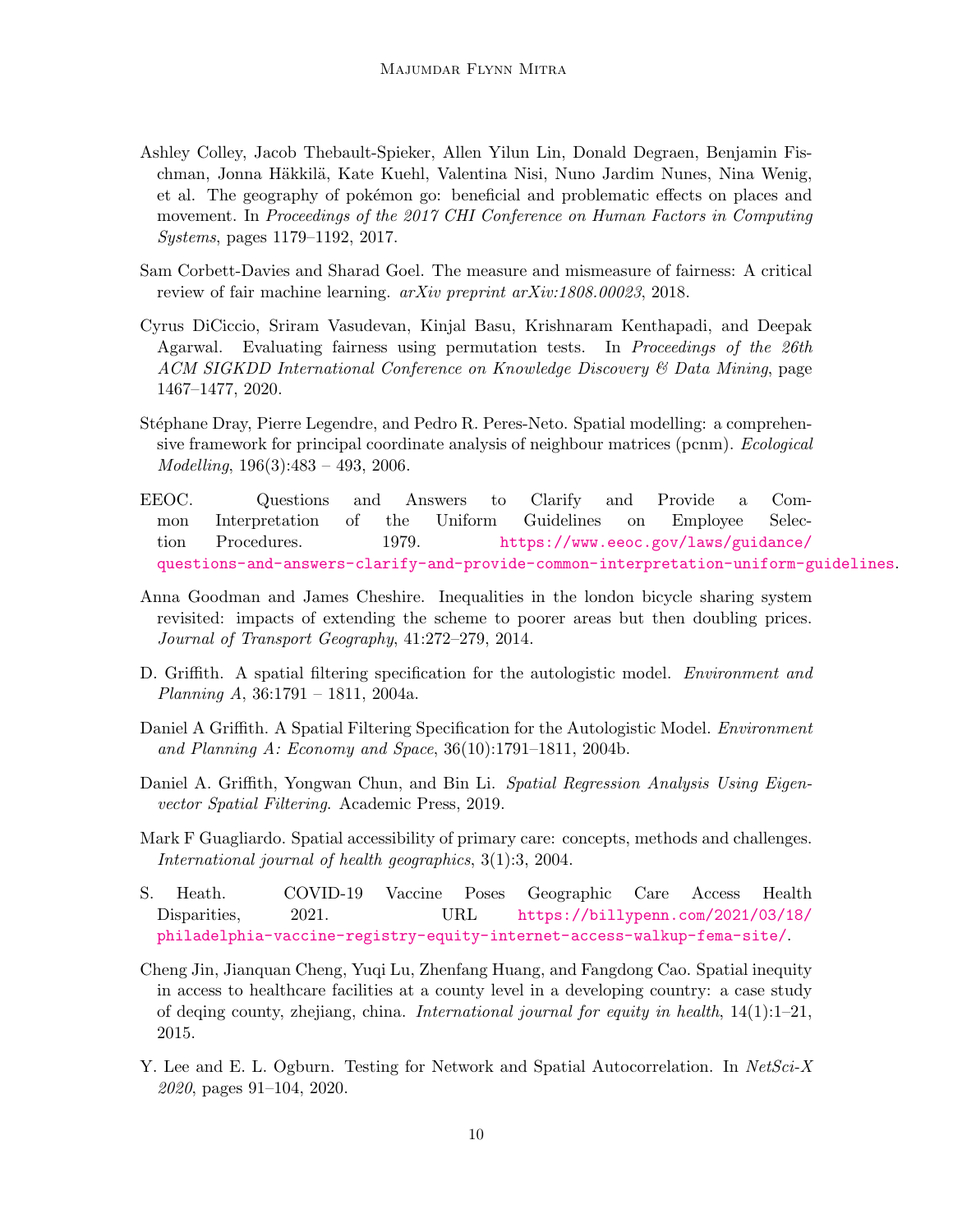- <span id="page-10-3"></span>M. Marin. Philly vaccine interest registry has built-in disparities, widening the racial divide, 2021. URL [https://billypenn.com/2021/03/18/](https://billypenn.com/2021/03/18/philadelphia-vaccine-registry-equity-internet-access-walkup-fema-site/) [philadelphia-vaccine-registry-equity-internet-access-walkup-fema-site/](https://billypenn.com/2021/03/18/philadelphia-vaccine-registry-equity-internet-access-walkup-fema-site/).
- <span id="page-10-4"></span>N. Mehrabi, F. Morstatter, N. Saxena, et al. A Survey on Bias and Fairness in Machine Learning, 2019. arXiv:1908.09635.
- <span id="page-10-5"></span>Patrick AP Moran. Notes on continuous stochastic phenomena. Biometrika, 37(1/2):17–23, 1950.
- <span id="page-10-2"></span>NACTO. Walkable station spacing is key to successful, equitable bike share. 2015.
- <span id="page-10-1"></span>Flora Ogilvie and Anna Goodman. Inequalities in usage of a public bicycle sharing scheme: socio-demographic predictors of uptake and usage of the london (uk) cycle hire scheme. Preventive medicine, 55(1):40–45, 2012.
- <span id="page-10-8"></span>K. A. O'Neil and R. A. Redner. Asymptotic distributions of weighted ustatistics of degree 2. Ann. Probab., 21:1159–1169, 1993.
- <span id="page-10-9"></span>A. SenGupta.  $P^3$  approach to intersection-union testing of hypotheses. J. Stat. Plan. Inf., 137:3753–3766, 2007.
- <span id="page-10-7"></span>C. P. Shapiro and L. Hubert. Asymptotic normality of permutation statistics derived from weighted sums of bivariate functions. Ann. Statist., 7:788–794, 1979.
- <span id="page-10-0"></span>A. Williams and A. Emamdjomeh. America is more diverse than ever—but still segregated, 2018. URL [https://www.washingtonpost.com/graphics/2018/national/](https://www.washingtonpost.com/graphics/2018/national/segregation-us-cities/) [segregation-us-cities/](https://www.washingtonpost.com/graphics/2018/national/segregation-us-cities/).

## Appendix A. Preliminary concepts

#### <span id="page-10-6"></span>A.1. Hypothesis testing

In statistical hypothesis testing, the null hypothesis  $(H_0)$  represents a default assumption on the data generating process, which is tested against the alternative hypothesis  $(H_a)$ . Given sample datas, a test statistic  $T$  is calculated, and if the statistic value falls outside an interval, the test rejects  $H_0$  in favor of  $H_a$ . Hypothesis tests can be seen as a decision function  $\phi(\cdot)$  that takes a dataset D as input, and given a significance level  $1-\alpha, \alpha \in (0,1)$ , along with hypotheses  $H_0, H_a$ , returns the decision whether to reject  $H_0$  in favor of  $H_a$  or not. Two types of errors can happen in this decision problem: (1) Type-I error, or the error of rejecting  $H_0$  based on the data when it is true in reality, and (2) Type-II error, or the error of failing to reject  $H_0$  when it is actually false. A good test would ideally have both errors small. Generally, in hypothesis problems a hard constraint on the upper bound of the type-I error is imposed:  $Pr[\phi(\mathcal{D}; \alpha) =$  Reject  $H_0|H_0$  is true  $\leq \alpha$ , where the probability is over the randomness of the data.

A p-value refers to the probability that  $T$  is at least as extreme (as high or low, depending on what  $H_a$  is) as t—the value of T for the sample data—given that  $H_0$  is true. When pvalue is  $\leq \alpha$ , we take the decision  $\phi(\mathcal{D}; \alpha) =$  Reject  $H_0$ , else  $\phi(\mathcal{D}; \alpha) =$  do not reject  $H_0$ . To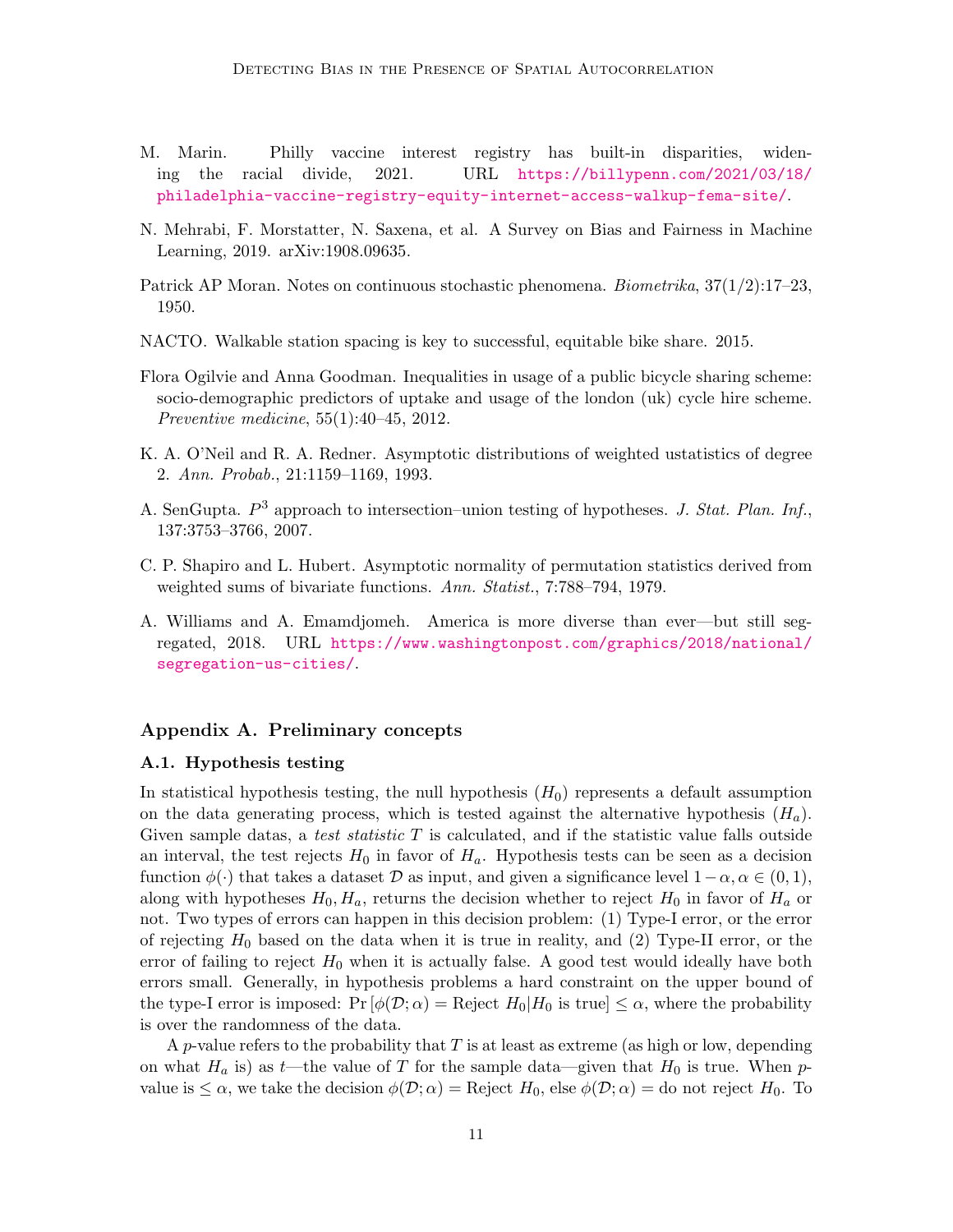calculate the  $p$ -value, we need access to the null distribution of  $T$ . Depending on the test, this is obtained either using known asymptotic results, or approximated using permutation or bootstrap.

# <span id="page-11-0"></span>A.2. Bias metrics

In algorithmic fairness, there are a number of bias detection metrics, such as disparate impact, demographic parity, and statistical parity [\(Mehrabi et al.,](#page-10-4) [2019\)](#page-10-4). Many of these were proposed keeping classification problems in mind, work for binary sensitive attribute A, and either discrete labels Y or probability outputs Y. For example, the disparate impact (DI) metric in Section [1](#page-0-1) calculates the ratio of positive probabilities given different values of A.

When one or more of  $Y, A$  is continuous, statistical tests like Kolmogorov-Smirnov  $(KS)$ statistic, or t-tests can be used to distinguish between the distributions of the continuous attribute, conditioned on different values of the discrete attribute. When both Y and A are continuous, methods to correlate samples of continuous random variables, such as the Pearson's (linear) correlation coefficient and Spearman's rank correlation can be used.

# Appendix B. Implementation details

## <span id="page-11-1"></span>B.1. Permutation test

The steps are as follows:

- Suppose  $\Pi_n$  is the set of all permutations of  $\{1,\ldots,n\}$ . For some permutation  $\pi \in \Pi_n$ , we calculate the Moran's I statistics from permuted samples, say  $I_{y,\pi}, I_{j,\pi}$ , and using these the P3 test statistics  $T_{1,\pi}, T_{2,\pi}$ .
- Given some large integer  $M$ , we obtain permuted samples of the test statistics under their respective null hypotheses by repeating the above for random permutations  $\pi_1, \ldots, \pi_M$ :

$$
\mathcal{T}_1^0 = \{T_{1,\pi 1}, \ldots, T_{1,\pi M}\}; \mathcal{T}_2^0 = \{T_{2,\pi 1}, \ldots, T_{2,\pi M}\}.
$$

• The permutation p-values are empirical tail probabilities of  $T_1, T_2$  corresponding to the respective (empirical) null distributions:

$$
\widehat{p}_1 = \frac{1}{M} \sum_{m=1}^{M} \mathbb{I}(T_{1, \pi m} \geq T_1), \widehat{p}_2 = \frac{1}{M} \sum_{m=1}^{M} \mathbb{I}(T_{2, \pi m} \geq T_2).
$$

Note that to generate the joint null distribution of  $(T_1, T_2)$ , it is important to use the *same* set of permutations  $\pi_i$  to generate null samples  $(\mathcal{T}_1^0, \mathcal{T}_2^0)$  above [\(Arboretti et al.,](#page-8-6) [2018\)](#page-8-6).

# <span id="page-11-2"></span>B.2. Details of ESF adjustment

When the feature being analyzed is continuous, we obtain its decorrelated version using residuals from its spatial autoregression

$$
(\widehat{\boldsymbol{\gamma}}_k, \widehat{\boldsymbol{\beta}}) = \operatorname{argmin}_{\boldsymbol{\gamma}, \boldsymbol{\beta}} \left[ \frac{1}{2n} ||\boldsymbol{y} - \rho \mathbf{E} \boldsymbol{\gamma} - \mathbf{X} \boldsymbol{\beta}||^2 + \lambda ||\boldsymbol{\gamma}||_1^2 \right], \quad \widetilde{\boldsymbol{y}} = \boldsymbol{y} - \rho \mathbf{E}_k \widehat{\boldsymbol{\gamma}}_k + \mathbf{X} \widehat{\boldsymbol{\beta}}.
$$